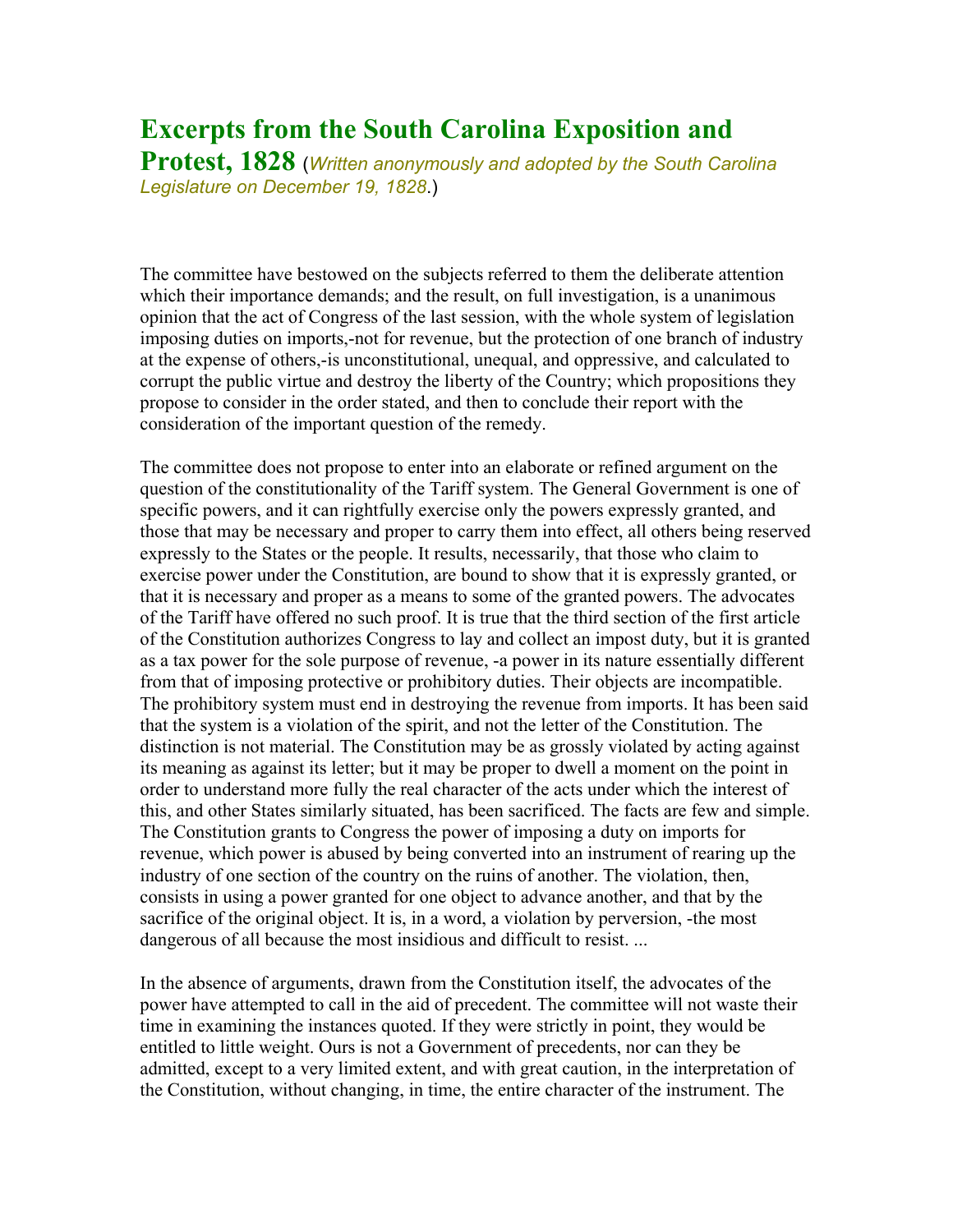only safe rule is the Constitution itself, -or, if that be doubtful, the history of the times. In this case, if doubts existed, the journals of the Convention itself-or, if that be doubtful, the history of the times. In this case, if doubts existed, the journals of the Convention itself would remove them. It was moved in that body to confer on Congress the very power in question to encourage manufactures, but it was deliberately withheld, except to the extent of granting patent rights for new and useful inventions. ...But, giving the precedents every weight that may be claimed for them, the committee feel confident that, in this case, there are none in point previous to the adoption of the present Tariff system. Every instance which has been quoted, may fairly be referred to the legitimate power of Congress, to impose duties on imports for revenue. It is a necessary incident of such duties to act as an encouragement to manufactures, whenever imposed on articles which may be manufactured in our country .In this incidental manner, Congress has the power of encouraging manufactures; and the committee readily concede that, in the passage of an impost bill, that body may, in modifying the details, so arrange the provisions of the bill, as far as it may be done consistently with its proper object, as to aid manufactures. To this extent Congress may constitutionally go, and has gone from the commencement of the Government, which will fully explain the precedents cited from the early stages of its operation. Beyond this they never proceeded till the commencement of the present system, the inequality and oppression of which they will next proceed to consider.

On entering on this branch of the subject, the committee feels the painful character of the duty which they must perform. They would desire never to speak of our country, as far as the action of the General Government is concerned, but as one great whole, having a common interest, which all the parts ought zealously to promote. Previously to the adoption of the Tariff system, such was the unanimous feeling of this State; but in speaking of its operation, it will be impossible to avoid the discussion of sectional interest, and the use of the sectional language. On its authors, and not on us, who are compelled to adopt this course in self-defense, by injustice and oppression, be the censure.

So partial are the effects of the system that its burdens are exclusively on one side and its benefits on the other. It imposes on the agricultural interest of the South, including the South-west, and that portion of the country particularly engaged in commerce and navigation, the burden not only of sustaining the system itself, but that also of the Government. ...

That the manufacturing States, even in their own opinion, bear no share of the burden of the Tariff in reality, we may infer with the greatest certainty from their conduct. The fact that they urgently demand an increase, and consider every addition as a blessing, and a failure to obtain one as a curse, is the strongest confession that, whatever burden it imposes, in reality falls, not on them, but on others. Men ask not for burdens, but benefits.

The assertion, that the encouragement of the industry of the manufacturing States is, in fact, discouragement to ours, was not made without due deliberation. It is susceptible of the clearest proof. We cultivate certain great staples for the supply of the general market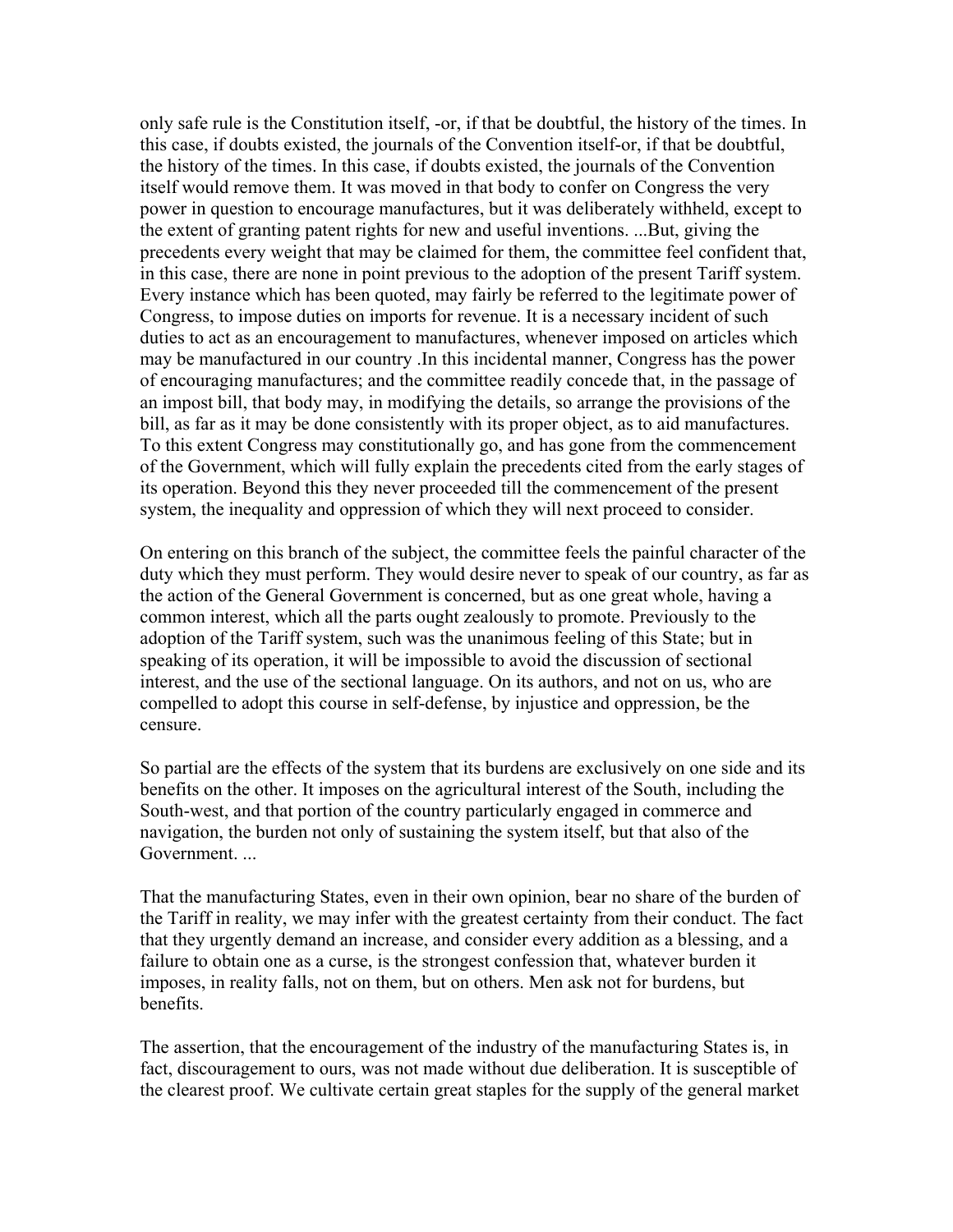of the world: -They manufacture almost exclusively for the home market. Their object in/ the Tariff is to keep down foreign competition, in order to obtain a monopoly of the domestic market. The effect on us is, to compel us to purchase at a higher price, both what we obtain from them and from others, without receiving a correspondent increase in the price of what we sell.

...But this oppression, as great as it is, will not stop at this point. The trade between us and Europe has, heretofore, been a mutual exchange of products. Under the existing duties, the consumption of European fabrics must, in a great measure, cease in our country; and the trade must become, on their part, a cash transaction. He must be ignorant of the principles of commerce, and the policy of Europe, particularly England, who does not see that it is impossible to carryon a trade of such vast extent on any other basis than barter; and that, if it were not so carried on, it would not long be tolerated. We already see indications of the commencement of a commercial warfare, the termination of which no one can conjecture, -though our fate may easily be. The last remains of our great and once flourishing agriculture must be annihilated in the conflict. In the first instance, we will be thrown on the home market, which cannot consume a fourth of our products. ...

The committee having presented its views on the partial and oppressive operation of the system, will proceed to discuss the next position which they proposed, -its tendency to corrupt the Government, and to destroy the liberty of the country.

If there be a political proposition universally true, -one which springs directly from the nature of man, and is independent of circumstances, -it is, that irresponsible power is inconsistent with liberty, and must corrupt those who exercise it. On this great principle our political system rests.

The committee has demonstrated that the present disordered state of our political system originated in the diversity of interests which exists in the country; -a diversity recognized by the Constitution itself, and to which it owes one of its most distinguished and peculiar features, -the division of the delegated powers between the State and General Governments. ...In drawing the line between the powers of the two- the General and State Governments -the great difficulty consisted in determining correctly to which of the two the various political powers ought to belong. This difficult task was, however, performed with so much success that, to this day, there is an almost entire acquiescence in the correctness with which the line was drawn. It would be extraordinary if a system, thus resting with such profound wisdom on the diversity of geographical interests among the States, should make no provision against the dangers to which its very basis might be exposed. The framers of our Constitution have not exposed themselves to the imputation of such weakness. When their work is fairly examined, it will be found that they have provided, with admirable skill, the most effective remedy; and that, if it has not prevented the danger with which the system is now threatened, the fault is not theirs, but ours, in neglecting to make its proper application. In the primary division of the sovereign powers, and in their exact and just classification, as stated, are to be found the first provisions or checks against the abuse of authority on the part of the absolute majority. The powers of the General Government are particularly enumerated and specifically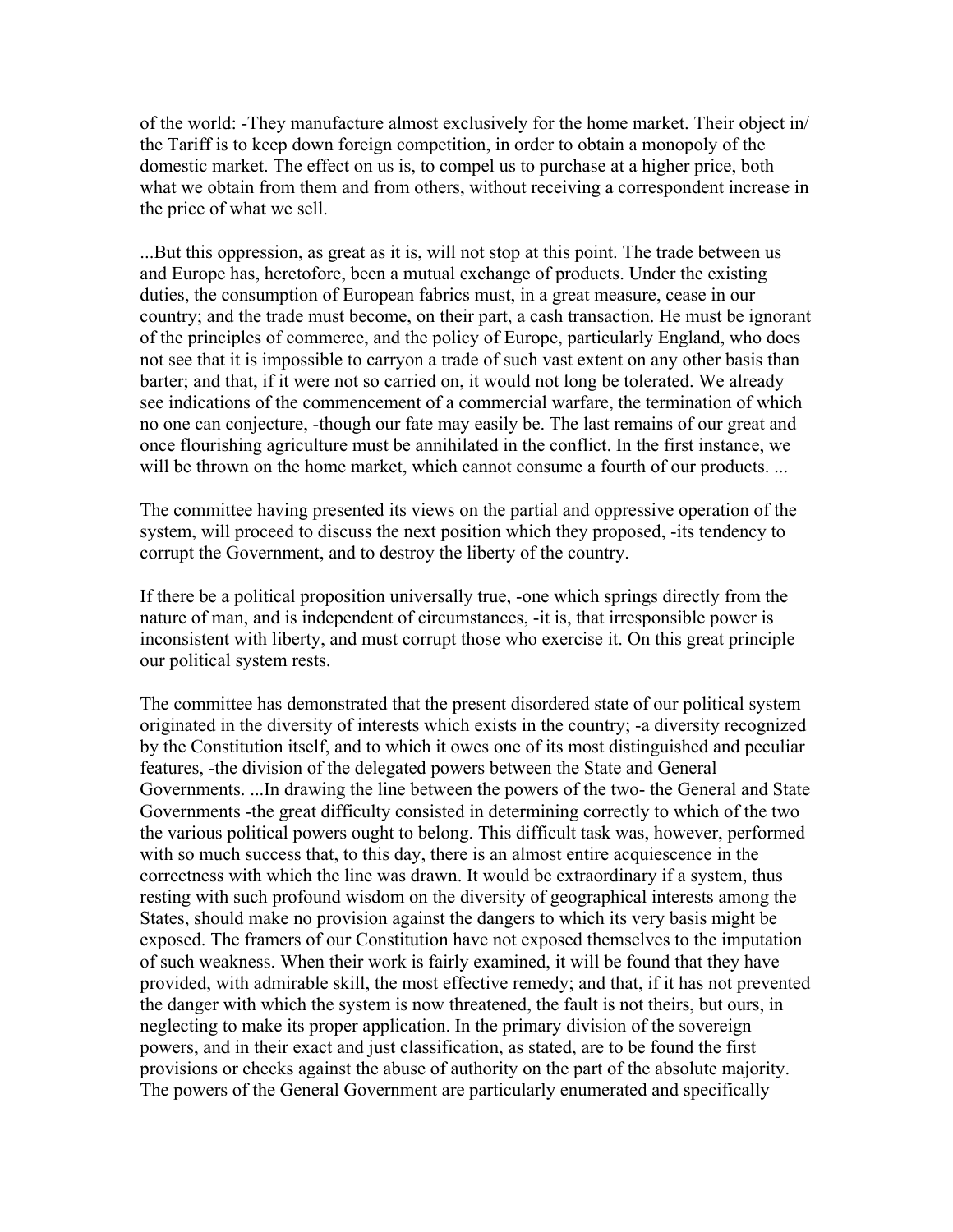delegated; and all powers not expressly delegated, or which are not necessary and proper to carry into effect those that are so granted, are reserved expressly to the States or the people. The Government is thus positively restricted to the exercise of those general powers that were supposed to act uniformly on all the parts, -leaving the residue to the people of the States, by whom alone, from the very nature of these powers, they can be justly and fairly exercised, as has been stated.

In order to have a full and clear conception of our institutions, it will be proper to remark that there is, in our system, a striking distinction between Government and Sovereignty. The separate governments of the several States are vested in their Legislative, Executive, and Judicial Departments; while the sovereignty resides in the people of the States respectively. The powers of the General Government are also vested in its Legislative, Executive, and Judicial Departments, while the sovereignty resides in the people of the several States who created it. But, by an express provision of the Constitution, it may be amended or changed by three fourths of the States; and thus each State, by assenting to the Constitution with this provision, has modified its original right as a sovereign, of making its individual consent necessary to any change in its political condition; and, by becoming a member of the Union, has placed this important power in the hands of three fourths of the States, -in whom the highest power known to the Constitution actually resides. Not the least portion of this high sovereign authority resides in Congress, or any of the departments of the General Government. They are but the creatures of the Constitution, and are appointed but to execute its provisions; and, therefore, any attempt by all, or any of these departments, to exercise any power which, in its consequences, may alter the nature of the instrument, or change the condition of the parties to it, would be an act of usurpation.

If we look to the history and practical operation of the system, we shall find, on the side of the States, no means resorted to in order to protect their reserved rights against the encroachments of the General Government; while the latter has, from the beginning, adopted the most efficient to prevent the States from encroaching on those delegated to them. The 25th section of the Judiciary Act, passed in 1789, -immediately after the Constitution went into operation, -provides for an appeal from the State courts to the Supreme Court of the United States in all cases, in the decision of which, the construction of the Constitution, -the laws of Congress, or treaties of the United States may be involved; thus giving to that high tribunal the right of final interpretation, and the power, in reality, of nullifying the acts of the State Legislatures whenever, in their opinion, they may conflict with the powers delegated to the General Government. A more ample and complete protection against the encroachments of the governments of the several States cannot be imagined; and to this extent the power may be considered as indispensable and constitutional. But, by a strange misconception of the nature of our system, -and, in fact, of the nature of government, -it has been regarded as the ultimate power, not only of protecting the General Government against the encroachments of the governments of the States, but also of the encroachments of the former on the latter; -and as being, in fact, the only means provided by the Constitution of confining all the powers of the system to their proper constitutional spheres; and, consequently, of determining the limits assigned to each. Such a construction of its powers would, in fact, raise one of the departments of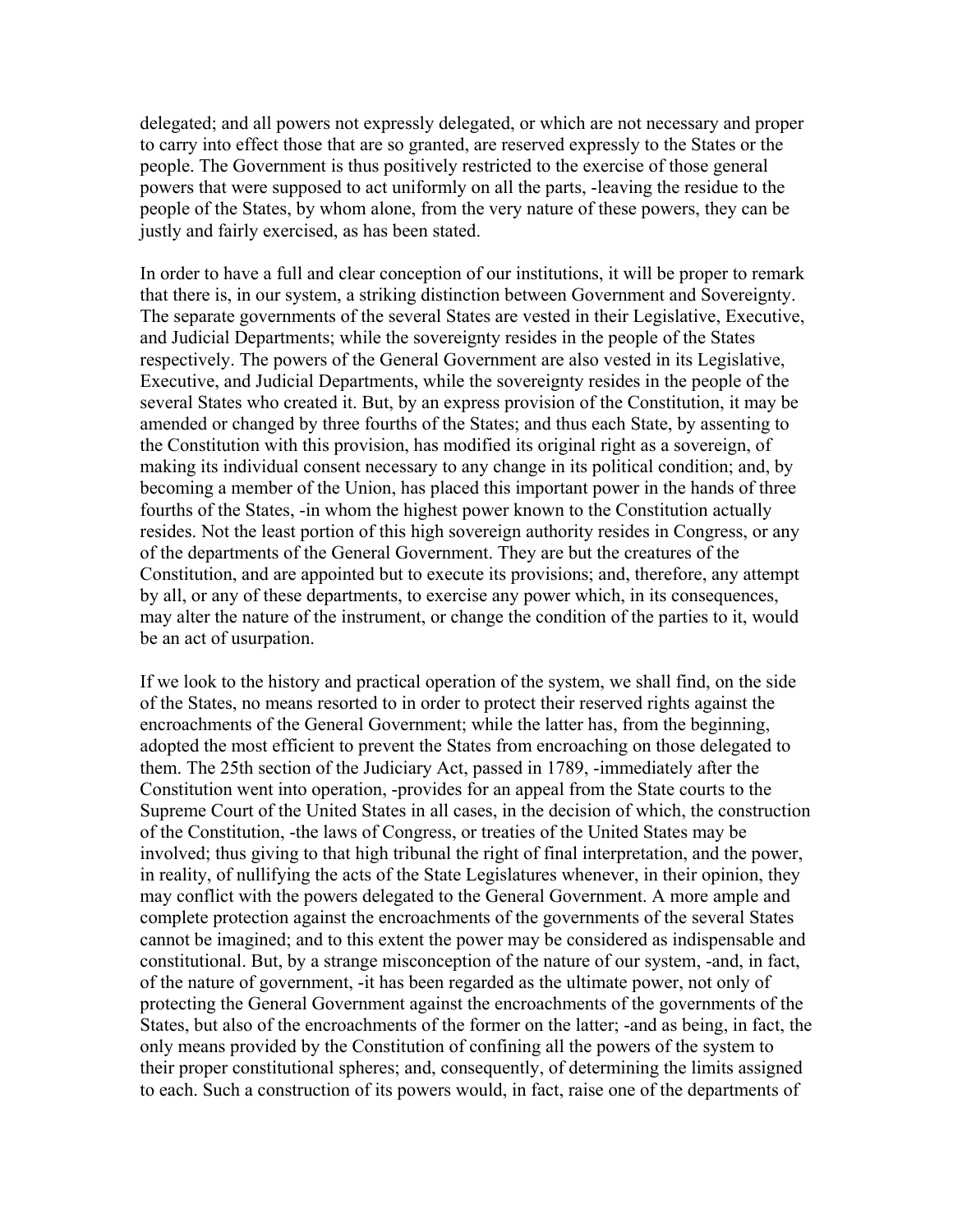the General Government above the parties who created the constitutional compact, and virtually invest it with the authority to alter, at its pleasure, the relative powers of the General and State Governments, on the distribution of which, as established by the Constitution, our whole system rests; -and which, by an express provision of the instrument, can only be altered by three fourths of the States, as has already been shown. It would go farther. Fairly considered, it would, in effect, divest the people of the States of the sovereign authority, and clothe that department with the robe [ sic] of supreme power. A position more false and fatal cannot be conceived. Fortunately, it has been so ably refuted by Mr. Madison, in his Report to the Virginia Legislature in 1800, on the Alien and Sedition Acts, as to supersede the necessity of further comments on the part of the committee. Speaking of the right of the State to interpret the Constitution for itself, in the last resort, he remarks: -"It has been objected that the Judicial Authority is to be regarded as the sole expositor of the Constitution. On this objection, it might be observed, -first -that there may be instances of usurped power" (the case of the Tariff is a striking illustration of the truth), "which the forms of the Constitution could never draw within the control of the Judicial Department; -secondly, -that if the decision of the Judiciary be raised above the authority of the sovereign parties to the Constitution, the decision of the other departments, not carried by the forms of the Constitution before the Judiciary, must be equally authoritative and final with the decision of that department. But the proper answer to the objection is, that the resolution of the General Assembly relates to those great and extraordinary cases in which the forms of the Constitution may prove ineffectual against the infractions dangerous to the essential rights of the parties to it. The resolution supposes that dangerous powers not delegated, may not only be usurped and exercised by the other departments, but that the Judicial Department also may exercise or sanction dangerous powers beyond the grant of the Constitution; and consequently, that the ultimate right of the parties to the Constitution to judge whether the compact has been dangerously violated, must extend to violations by one delegated authority as well as by another; by the Judiciary as well as by the Executive or the Legislative. However true, therefore, it may be that the Judicial Department is, in all questions submitted to it by the forms of the Constitution, to decide in the last resort, this resort must necessarily be considered the last in relation to the authorities of the other departments of the Government; not in relation to the rights of the parties to the constitutional compact, from which the Judicial and all other departments hold their delegated trusts. On any other hypothesis the delegation of judicial power would annul the authority delegating it; and the concurrence of this department with others in usurped powers might subvert for ever, and beyond the possible reach of any rightful remedy, the very Constitution which all were instituted to preserve."

If it be conceded, as it must be by every one who is the least conversant with our institutions, that the sovereign powers delegated are divided between the General and State Governments, and that the latter hold their portion by the same tenure as the former, it would seem impossible to deny to the States the right of deciding on the infractions of their powers, and the proper remedy to be applied for their correction. The right of judging, in such cases, is an essential attribute of sovereignty, -of which the States cannot be divested without losing their sovereignty itself, -and being reduced to a subordinate corporate condition. In fact, to divide power, and to give to one of the parties the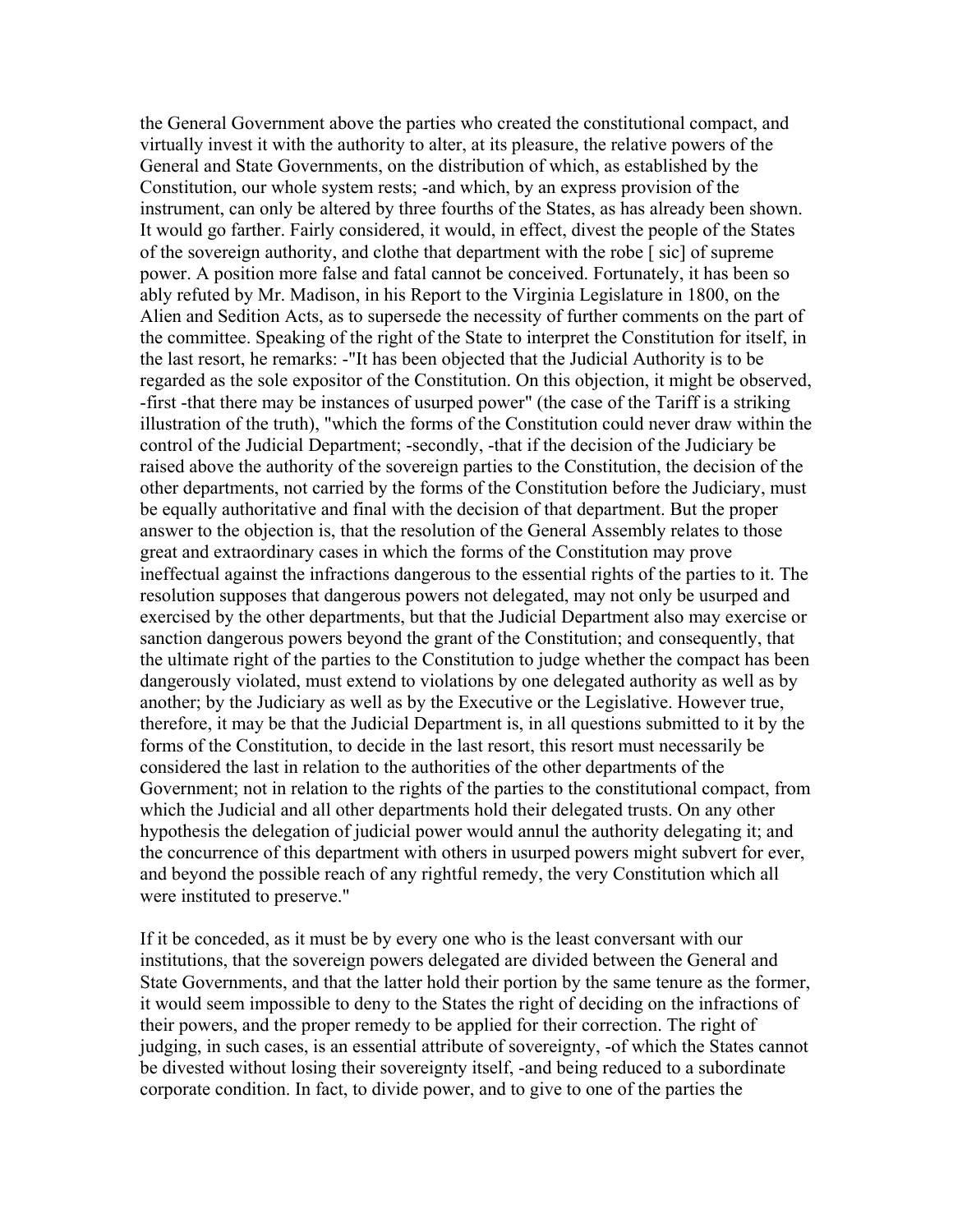exclusive right of judging of the portion allotted to each, is, in reality, not to divide it at all; and to reserve such exclusive right to the General Government (it matters not by what department to be exercised), is to convert it, in fact, into a great consolidated government, with unlimited powers, and to divest the States, in reality, of all their rights. ...But the existence of the right of judging of their powers, so clearly established from the sovereignty of States, as clearly implies a veto or control, within its limits, on the action of the General Government, on contested points of authority; and this very control is the remedy which the Constitution has provided to prevent the encroachments of the General Government on the reserved rights of the States; and by which the distribution of power, between the General and State Governments, may be preserved for ever inviolable, on the basis established by the Constitution. It is thus effectual protection is afforded to the minority, against the oppression of the majority. Nor does this important conclusion stand on the deduction of reason alone. It is sustained by the highest contemporary authority. Mr. Hamilton, in the number of the Federalist already cited, remarks that, -"in a single republic, all the power surrendered by the people is submitted to the administration of a single government; and usurpations are guarded against, by a division of the government into distinct and separate departments. In the compound republic of America, the power surrendered by the people is first divided between two distinct governments, and then the portion allotted to each subdivided among distinct and separate departments. Hence a double security arises to the rights of the people. The different governments will control each other; at the same time that each will be controlled by itself." He thus clearly affirms the control of the States over the General Government, which he traces to the division in the exercise of the sovereign powers under our political system; and by comparing this control to the veto, which the departments in most of our constitutions respectively exercise over the acts of each other, clearly indicates it as his opinion, that the control between the General and State Governments is of the same character. Mr. Madison is still more explicit. In his report, already alluded to, in speaking on this subject, he remarks; - "The resolutions, having taken this view of the Federal compact, proceed to infer that, in cases of a deliberate, palpable, and dangerous exercise of other powers, not granted by the said compact, the States, who are parties thereto, have the right, and are in duty bound to interpose to arrest the evil, and for maintaining, within their respective limits, the authorities, rights, and liberties appertaining to them. ...The Constitution of the United States was formed by the sanction of the States, given by each in its sovereign capacity. It adds to the stability and dignity, as well as to the authority of the Constitution, that it rests on this solid foundation. The States, then, being parties to the constitutional compact, and in their sovereign capacity, it follows of necessity that there can be no tribunal above their authority to decide, in the last resort, whether the compact made by them be violated; and, consequently, as parties to it, they must themselves decide, in the last resort, such questions as may be of sufficient magnitude to require their interposition." To these the no less explicit opinions of Mr. Jefferson may be added; who, in the Kentucky resolutions on the same subject, which have always been attributed to him, states that- "The Government, created by this compact, was not made the exclusive or final judge of the extent of the powers delegated to itself; since that would have made its discretion, and not the Constitution, the measure of its powers; -but, as in all other cases of compact between parties having no common judge, each party has an equal right to judge for itself, as well of infractions as of the mode and measure of redress."